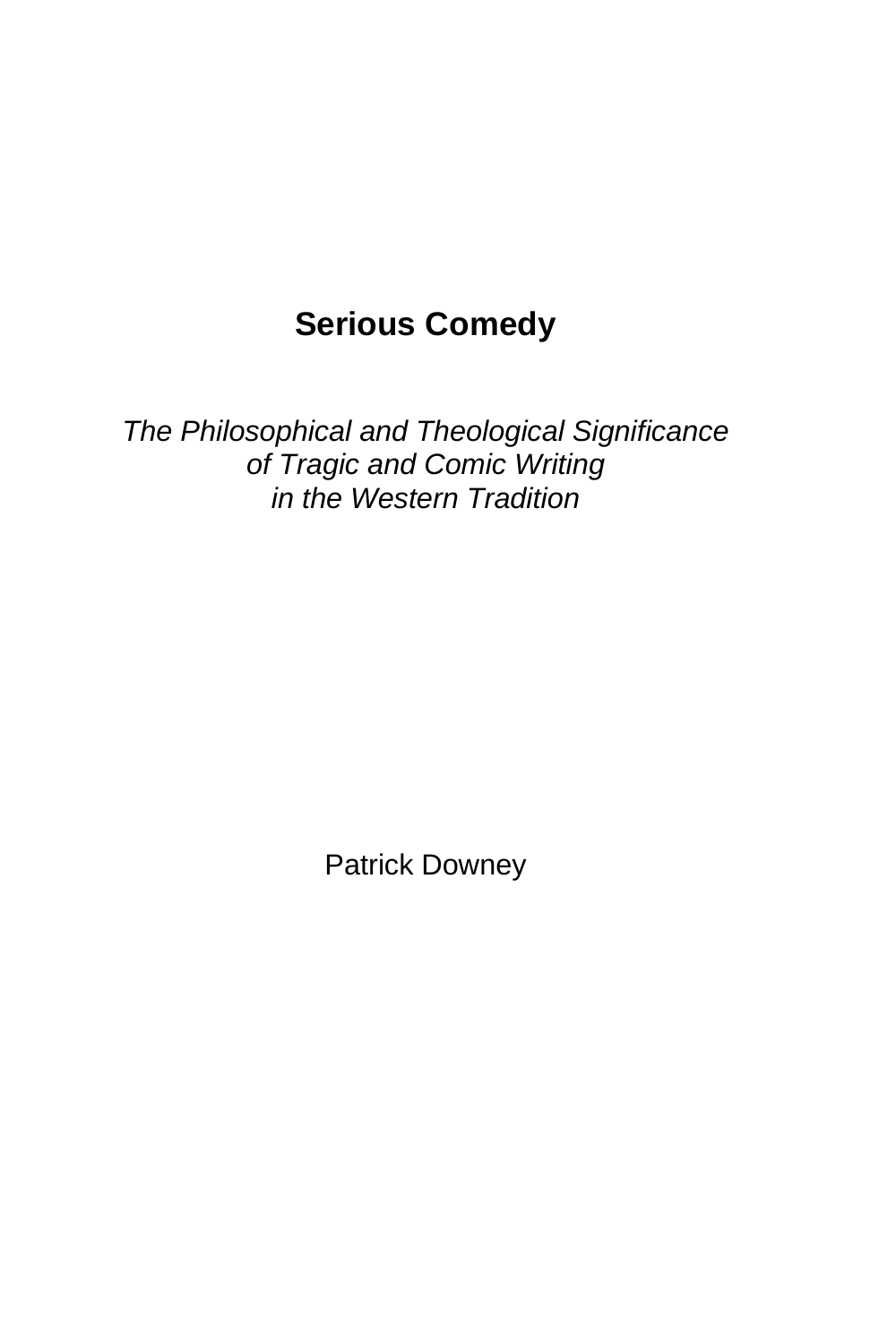*"Well," I said, "since we brought up the subject of poetry again, let it be our apology that it was then fitting for us to send it away from the city on account of its character. The argument determined us. Let us further say to it, lest it convict us for a certain harshness and rusticity, that there is an old quarrel between philosophy and poetry."*

—Plato, The *Republic*

*Art—to say it in advance, for I shall return to this subject at greater length—art, in which precisely the lie is sanctified and the will to deception has a good conscience, is much more fundamentally sensed by Plato, the greatest enemy of art Europe has yet produced. Plato versus Homer: that is the complete, the genuine antagonism!* 

—Nietzsche*, On the Genealogy of Morals*

*Both the traditional and current interpretations of Plato may be said to bring out the tragic element in Plato's thought, but they neglect the comic element except were it hits one in the face. Many reasons can be given for this failure. I mention only one. Modern research on*  Plato originated in Germany, the country without comedy. To indicate why this element of *comedy is of crucial importance in Plato I read to you a few lines from the only Platonist I know of who had an appreciation of this element, Sir Thomas More. I quote: "For to prove that this life is no laughing time, but rather the time of weeping we find that our savior himself wept twice or thrice, but never find that he laughed so much as once…." (Dialogue of Comfort Against Tribulation chap. 13). If we compare what More said about Jesus with what Plato tells us about Socrates, we find that "Socrates laughed twice or thrice, but never find we that he wept as much as once." A slight bias in favor of laughing and against weeping seems to be essential to philosophy. For the beginning of philosophy as the philosophers understood it is not the fear of the Lord, but wonder. Its spirit is not hope and fear and trembling, but serenity on the basis of resignation. To that serenity, laughing is a little more akin than weeping. Whether the Bible or philosophy is right is of course the only question that ultimately matters. But in order to understand that question one must first see philosophy as it is. One must not see it from the outset through Biblical glasses. Wherever*  each of us may stand, no respectable purpose is served by trying to prove that we eat the *cake and have it.* 

—Leo Strauss, "On the Euthyphron"

*But then my soul is also gripped with new amazement— indeed, it is filled with adoration, for it certainly would have been odd if it had been a human poem. Presumably it could occur to a human being to poetize himself in the likeness of the god or the god in the likeness of himself, but not to petite that the god poetized himself in the likeness of a human being…. And since we both are now standing before this wonder, whose solemn silence cannot be disturbed by human wrangling about what is mine and what is yours, whose awe-inspiring words infinitely drown out human quarreling about mine and thine, forgive me my curious mistaken notion of having composed it myself. It was a mistaken notion, and the poem was so different from every human poem that it was no poem at all but the wonder.*

—Søren Kierkegaard, *Philosophical Fragments*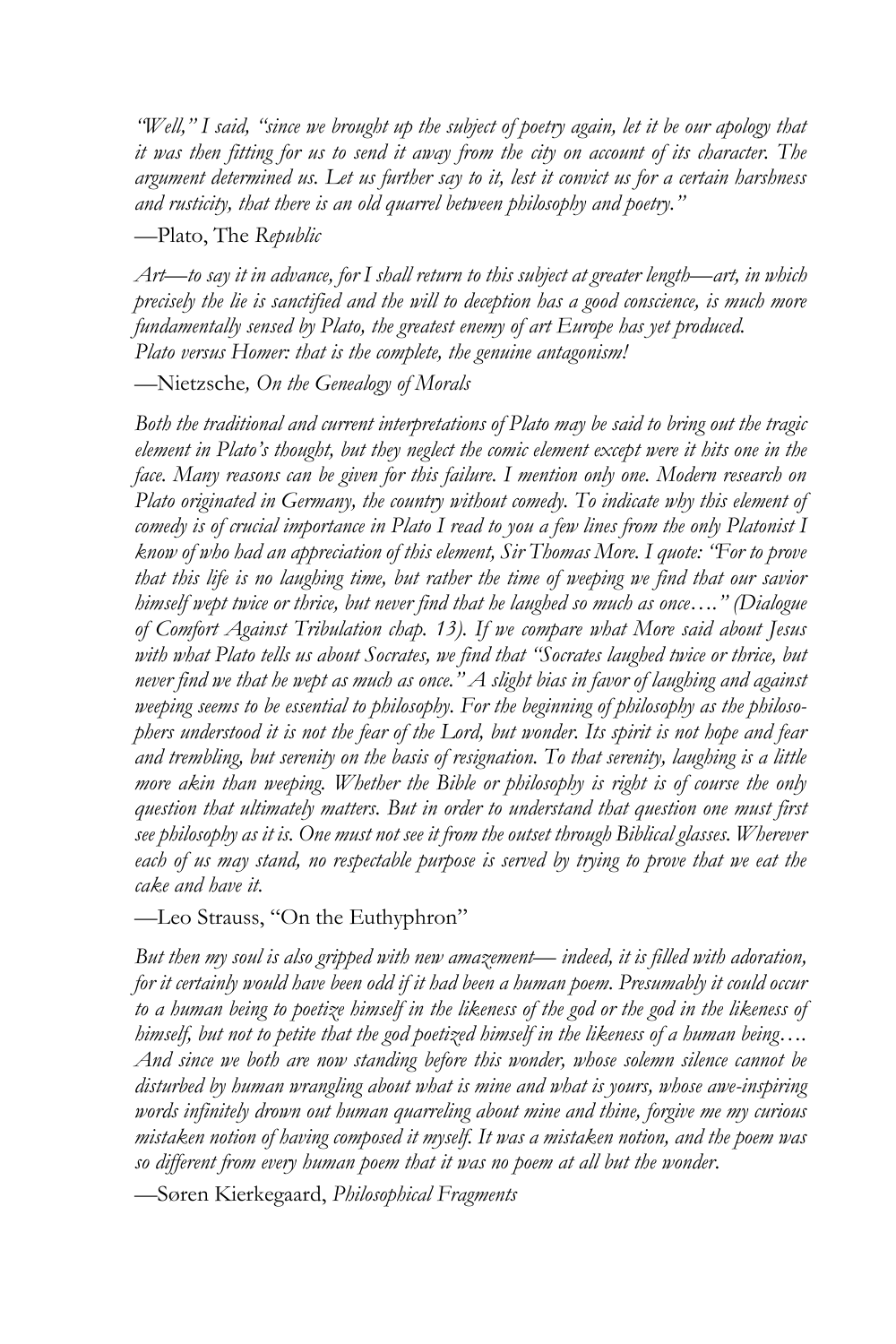# **CONTENTS**

|                                   | Acknowledgments                                                                                                                                                                                                    | XX                               |
|-----------------------------------|--------------------------------------------------------------------------------------------------------------------------------------------------------------------------------------------------------------------|----------------------------------|
|                                   | Donors                                                                                                                                                                                                             | XX                               |
|                                   | Foreword to the Second Edition                                                                                                                                                                                     | XX                               |
|                                   | Preface to the Second Edition                                                                                                                                                                                      | XХ                               |
| L                                 | Introduction                                                                                                                                                                                                       | XX                               |
|                                   | PART ONE: COMEDY AND TRAGEDY AT THE<br><b>FOUNDATION OF POLITICAL PHILOSOPHY</b>                                                                                                                                   | XX                               |
| Ш                                 | Tragedy and the Truth: Aristotle's Account of Catharsis                                                                                                                                                            | XX                               |
| Ш<br>IV<br>V<br>VI<br>VII<br>VIII | Plato's Republic on Comedy and Tragedy<br>Playful and Serious Writing in Plato's Phaedrus<br>The Symposium's Erotic Striving in Life and Writing<br>Violence and the Tragic Plot as Scapegoat<br>Tragedy<br>Comedy | XX<br>XХ<br>XХ<br>XX<br>XX<br>XX |
|                                   | <b>PART TWO: THE BIBLE AND ITS COMIC</b><br><b>NARRATOR</b>                                                                                                                                                        | XX                               |
| IX<br>X<br>ΧI<br>XII              | The Comic Unity of the Biblical Narrative<br>Reading the Bible<br>Reading the Bible as Comedy<br>The Theology of a Comic Bible                                                                                     | XX<br>XX<br>XX<br>XX             |
|                                   | PART THREE: MODERN COMEDY AND TRAGIC<br><b>NOSTALGIA</b>                                                                                                                                                           | XX                               |
| XIII                              | Dante, Machiavelli, and the Technological Comedy of<br>Modernity                                                                                                                                                   | XX                               |
| XIV                               | Hegel's Tragic Theater                                                                                                                                                                                             | XX                               |
| XV                                | Nietzsche: From Tragedy to Comedy                                                                                                                                                                                  | XX                               |
| XVI                               | Kierkegaard: Tragic Existence and Christian Comedy                                                                                                                                                                 | XX                               |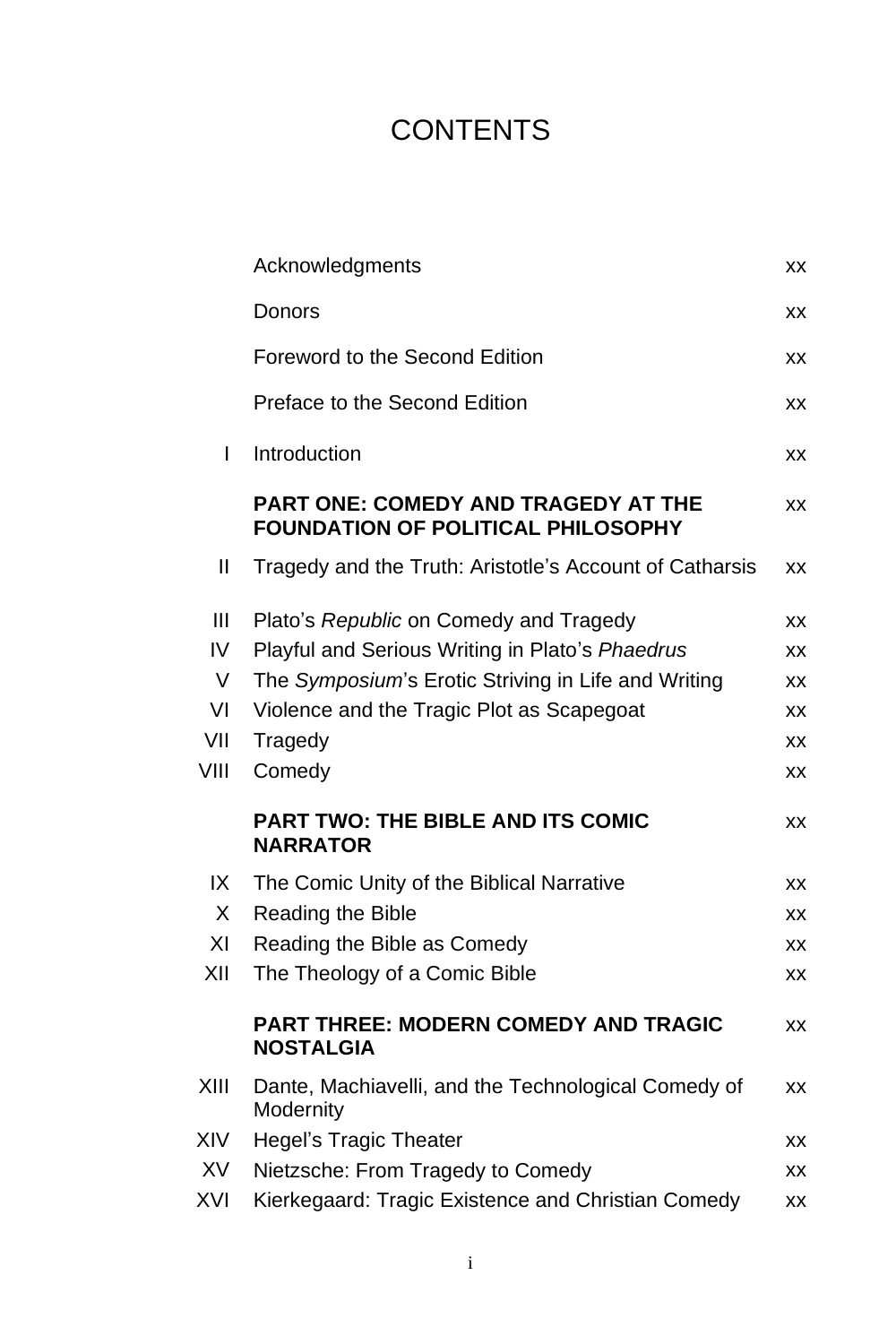| Conclusion       | XX. |
|------------------|-----|
| Bibliography     | XX. |
| Index            | XX. |
| About the Author | xх  |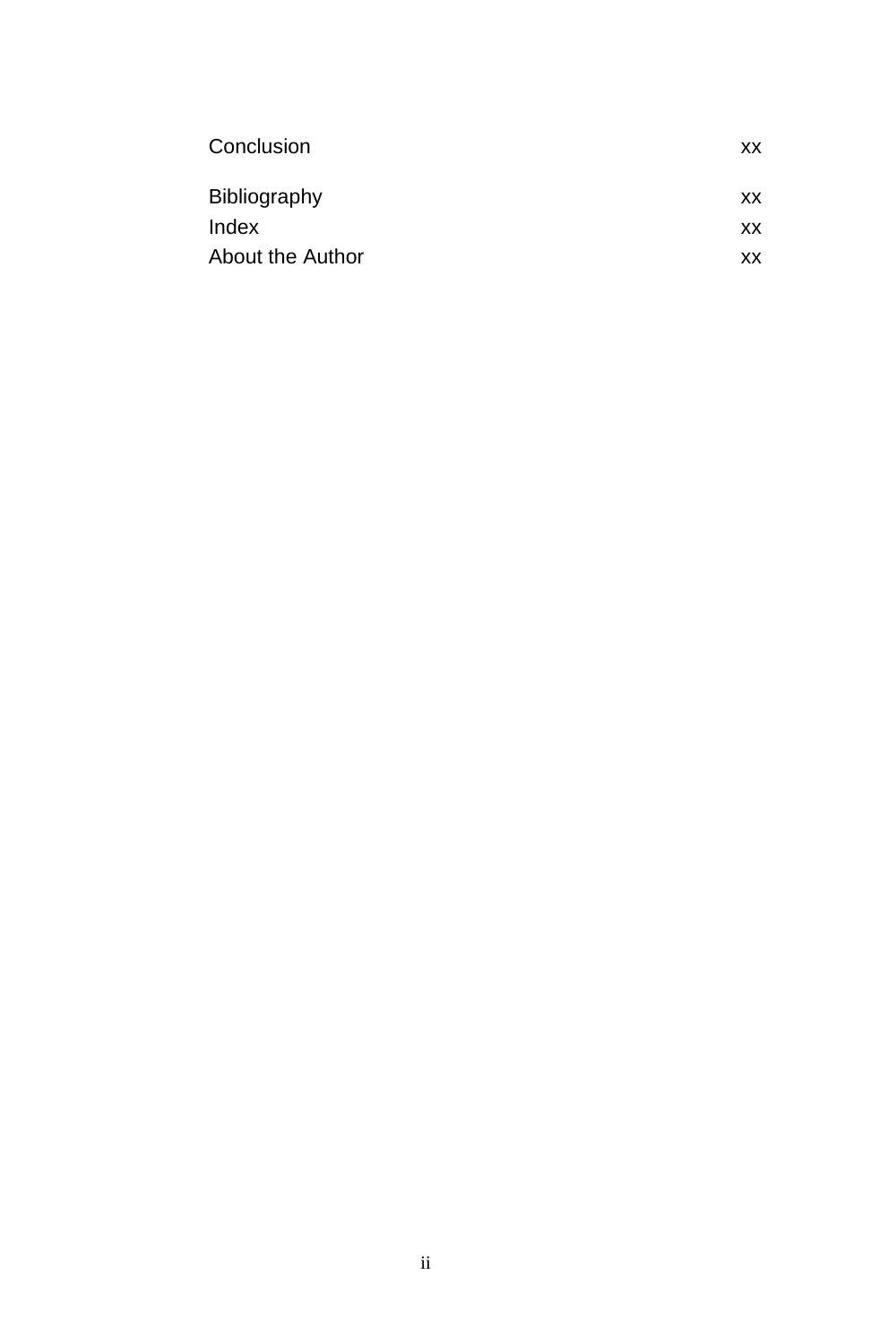## **ACKNOWLEDGMENTS**

UPON the publication of the second edition of *Serious Comedy*, I would like to thank Colin Redemer for his impresario powers and interest in getting this done. He, along with The Davenant Institute and their editors, Onsi Kamel, Rhys Laverty, and Robin Harris, have made this undertaking both possible and pleasant. I would also like to thank the Roosters—you know who you are—for inspiring me to write, and think in terms of writing, in ways I haven't been able to since my graduate studies at Boston College. As the Old Man of the group, and they are all men, I am rejuvenated in your presence. So thank you.

As for the women in my life, I would like to thank my wife Lisa, and my four daughters, Emma, Nora, Catherine and Phoebe. I am a strange man, and yet my wife chose and continues to choose me, while my daughters had me thrust upon them. Thank you, and forgive me. I, at least, am the better because of you.

Again, I would like to thank my late grandfather, Arthur G. Olson, for giving me my first glimpse of my Father in Heaven, and to thank again those two friends from High School, Tom Taylor and now Father Glenn, who gave me early a taste for wit and conversation that I have shared with and through them ever since.

*Patrick Downey February 2022*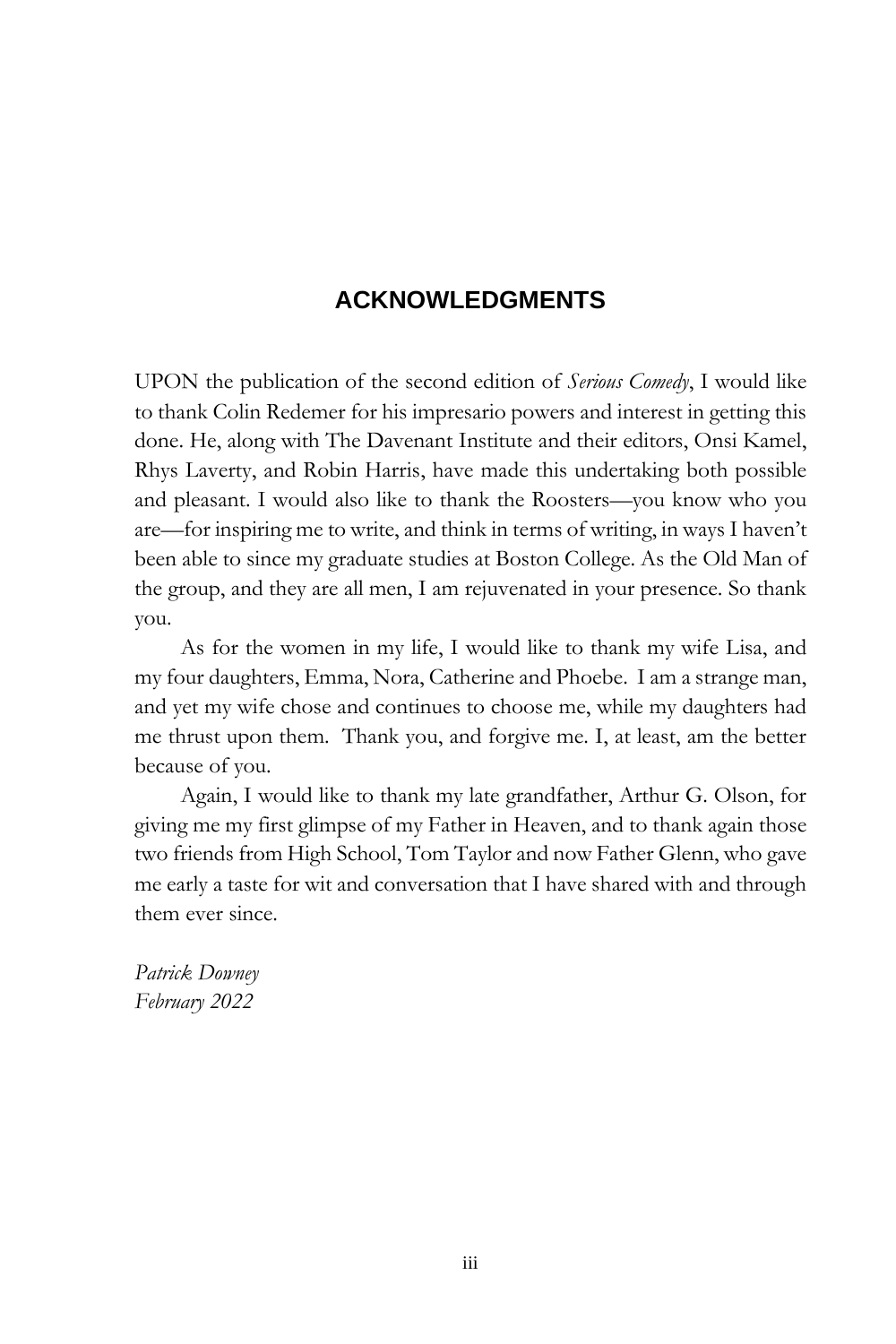### **DONORS**

THE republication of *Serious Comedy* was a new kind of project for The Davenant Press. While we have regularly published our own original works and new editions of historic works, this is the first occasion on which we have republished a modern work. Among other things, we discovered that retrieving files from floppy disks in 2021 can be far more difficult than retrieving texts written 500 years ago. The republication of this work would not have been possible without generous donors to our Kindful campaign. All those who gave financially toward the projected are listed below. This book would not be in your hands without them.

> Thomas Hall Ryan Hammill Mike Lisanti Marshall Lymburn Hanif Nori Elijah Null Michael Redemer Tom Taylor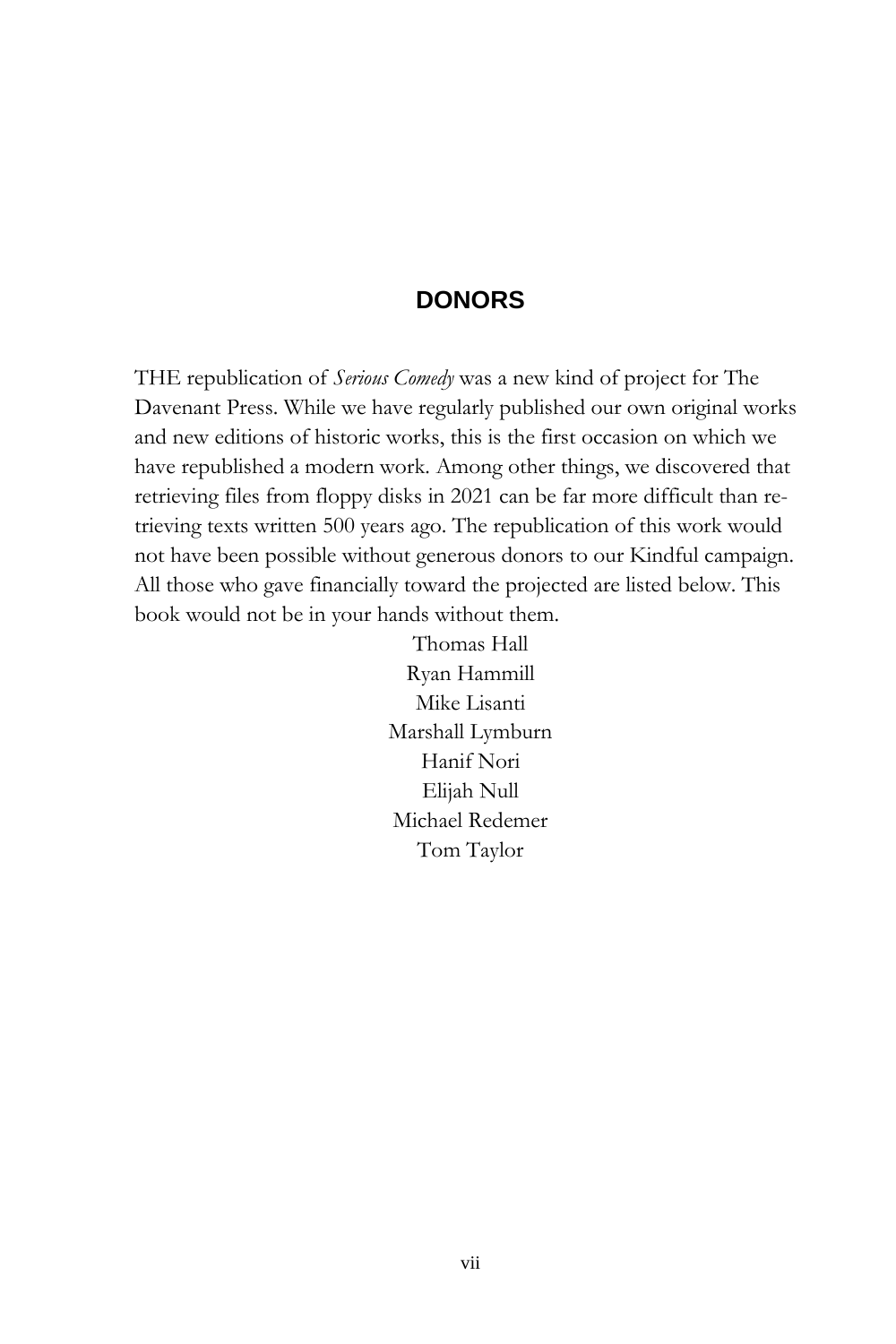### **I: INTRODUCTION**

*"I divine," he said, "that you're considering whether we'll admit tragedy and comedy into the city or not."*

*"Perhaps," I said, "and perhaps something still more than this."*

—Plato, *Republic*, 394d

THE LAST thing the world needs is another book on the difference between comedy and tragedy. A theory of genres that sorts and categorizes various works of literature, bending a little here and accounting for an exception there, is of little interest to me or, I expect, to most readers. Instead, what I am interested in are certain fundamental questions about the way things are and how we should live, questions that usually find their home under the rubric of philosophy or theology. In pursuing these questions, however, I discovered that the issue of comedy and tragedy, in either their opposition or complementarity, would keep appearing again and again. Why is that? Why is it that Plato kicked the tragic poets out of his city in speech? Why is it that he spoke of an ancient quarrel between the poets and philosophers? Why is it that seriousness and playfulness are paired as ways of living a life just as tragedy and comedy are paired as ways of writing a story? Questions like these turned out to be crucial in following the subtleties and ironies of Plato's philosophical writings. Yet when I turned to more modern thinkers such as Hegel, Kierkegaard, and Nietzsche, "comedy" and "tragedy" became, if anything, even more pronounced in their use to explain what these writers were up to. What is it about the dramatic paradigms of stage and audience, with happy or sad endings and laughter or tears, that provided these thinkers with a central image to understand themselves and their undertakings as both philosophers and poets of their own works?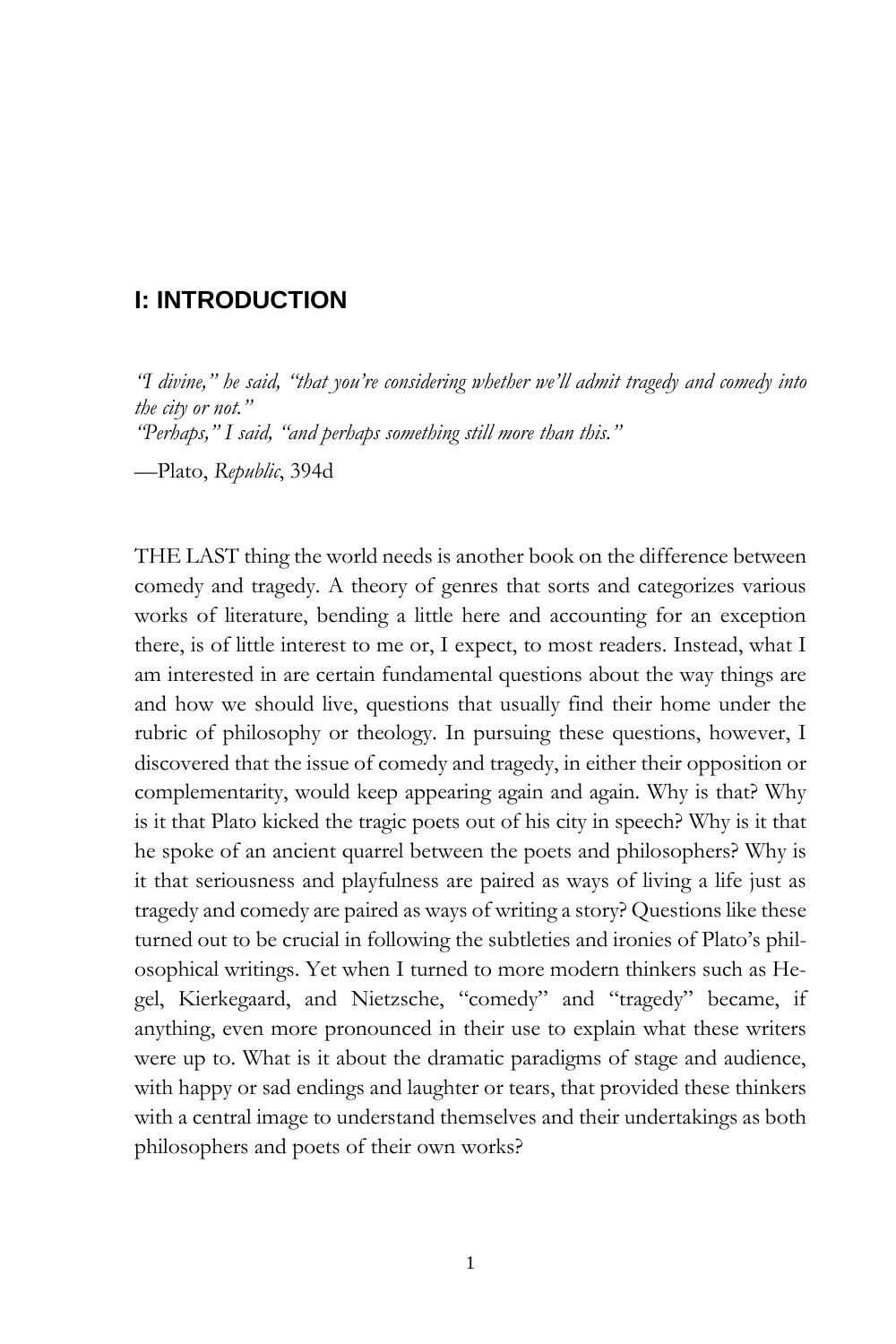What follows is an attempt to answer some of those questions. Yet, because my interest is not in comedy and tragedy *per se* but rather the philosophical and theological questions that find themselves intimately attached to these terms, what follows is a sort of tracking, if you will, of the trajectory of certain pivotal questions through the Western philosophical and theological tradition. Starting with Plato's "quarrel between the philosophers and poets," certain questions keep coming up in our philosophical tradition that revolve around the tension between living life and writing about it, between the unmade and unfinished project that is our life and the finished and rounded off artifice of writing and reading a narrative, dialogue, treatise or poem. From Plato's *Phaedrus* we get this tension as that between "life" and "writing;" but lives can be playful or serious, just as writings can be either comic or tragic; so Plato's other dialogues will refine this tension in its various permutations and implications.

In our own day, however, the major writing with a claim to be taken seriously is the Bible. Following upon Plato's questions, the philosophical questions it poses for us are twofold. First and foremost is whether the life of faith in the God of the Bible or the life of the philosopher is the right or best way to live. As one influential philosopher puts it, "Whether the Bible or philosophy is right is of course the only question that ultimately matters." The centrality of the Bible in the West has raised anew for us the quarrel between the philosophers and the poets, and yet it also forces our attention on the role of the poet in a way profoundly different than Plato's quarrel with the tragedians. This comes out in the question of whether the Bible should be read as a comedy or a tragedy. If the Bible is indeed a comedy, as I will argue it is, then it may stand in an entirely different relation to the life of the philosopher than what Plato calls the "lie" of the tragic poets. In addition, if this most influential of books is a comedy rather than the more politically influential tragedies of Plato and Aristotle's day, then something profoundly different may have been wrought in our own political scene that must be understood if we are to understand how we differ from the world of the past.

For this reason, just as we must pursue the question of "poets or philosophers," and the "Bible or philosophy," so too must we pursue the "quarrel between the ancients and moderns" if we are to understand ourselves in our often polemical relation to both philosophy *and* the Bible. Not only was one of major founders of modernity a writer of comedies (Machiavelli), but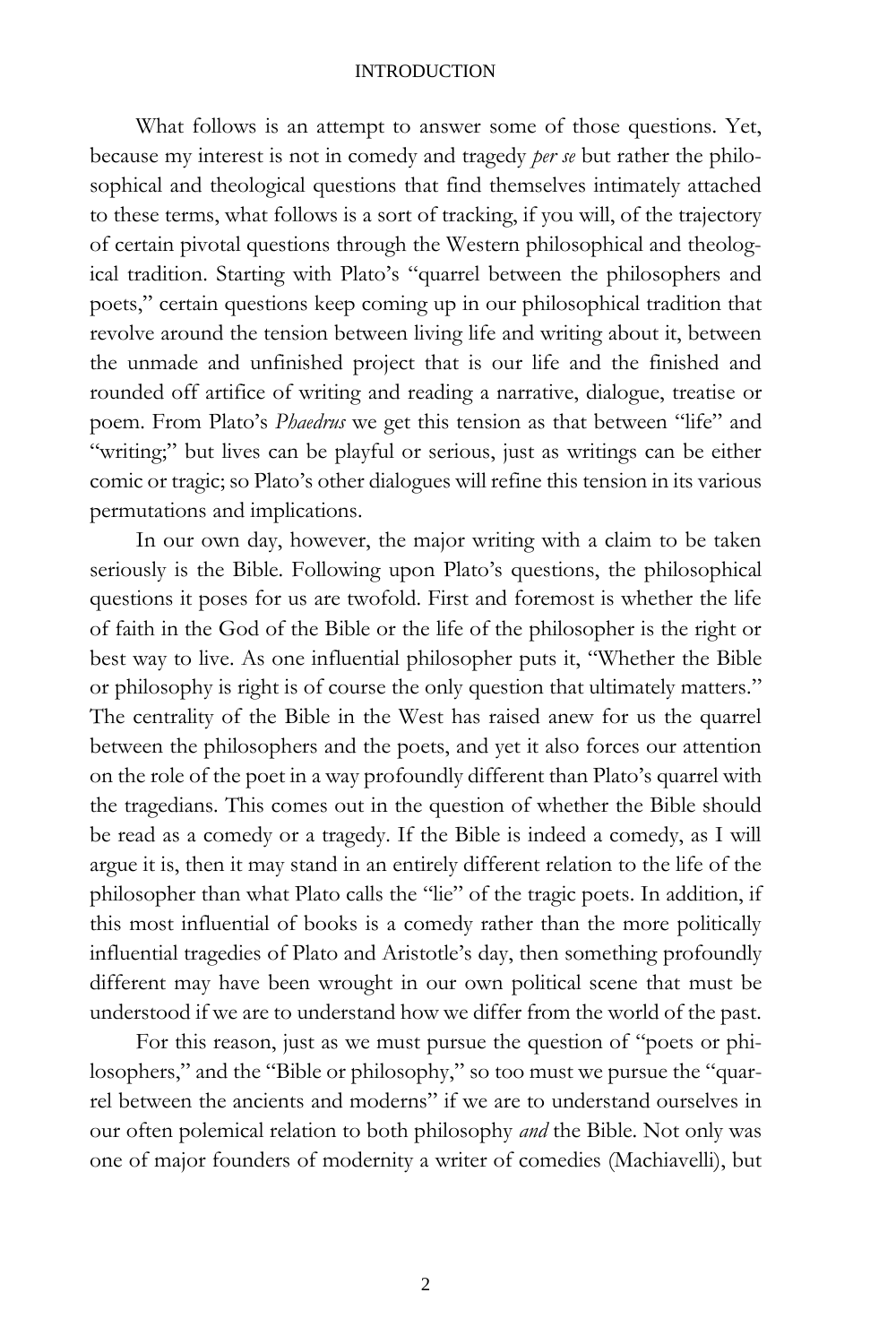what he deliberately rejected in turning toward the new was the older comedies of Plato and the Bible that spoke of "cities that never were" in a fairytale like fashion. Instead of these romantic comedies, what was needed was the hard-boiled technique of the comic poet applied to everyday life, bringing about through manipulation and deceit what was usually only achieved in the poet's fiction.

"Modernity," however, proved a ferocious business, with an ever renewed need to build upon the death of the old. Before long the "old man" proved to be modernity itself, so the later moderns sought to understand their destructive and critical habits in light of tragedy rather than comedy, for in this way the self-consuming criticism of modern comedy might afford a seriousness lacking in its deliberately youthful self. Modernity "come of age," so to speak, considers itself a "tragic philosophy" because it cannot return to an ancient understanding of philosophy or the Bible without transforming or reinventing both by putting them up on the stage of its own self-conscious artifice.

The crucial question facing late-modernity remains whether or not it can truly take itself seriously, so all the attempts to regain a second naïveté or "re-enchant" the world revolve around the question of taking seriously its own tragedy. Yet because modernity is a quarrel or a question with the ancients rather than a resolution or answer, the possibility still remains of siding with the comedy of the Bible and Plato rather than succumbing to the ferocious comedy of the moderns. If this is to be a live option, however, it requires us to distinguish again between life and writing, and ask whether one can indeed live a serious life while writing comically, as seems to be the case in Plato; or, in the case of the Christian faith, actually live one's life in terms of the serious comedy of the Bible. The questions remain open for us; the point of this investigation is merely to focus these questions a bit by tracking why comedy and tragedy reappear again and again in accounting for why and what we must decide between.

Nevertheless, this investigation is not without some claims of its own. As already mentioned, one of its burdens will be to argue that the Bible is indeed a comedy rather than a tragedy. To give this claim its proper significance, however, we must start with the claim that Plato's dialogues are selfconsciously written as comedies, and this is to be expected from a serious philosopher. Part and parcel of Plato's comedies, moreover, is an account of tragedy; a comic account, if you will, that is comic precisely in its exposure of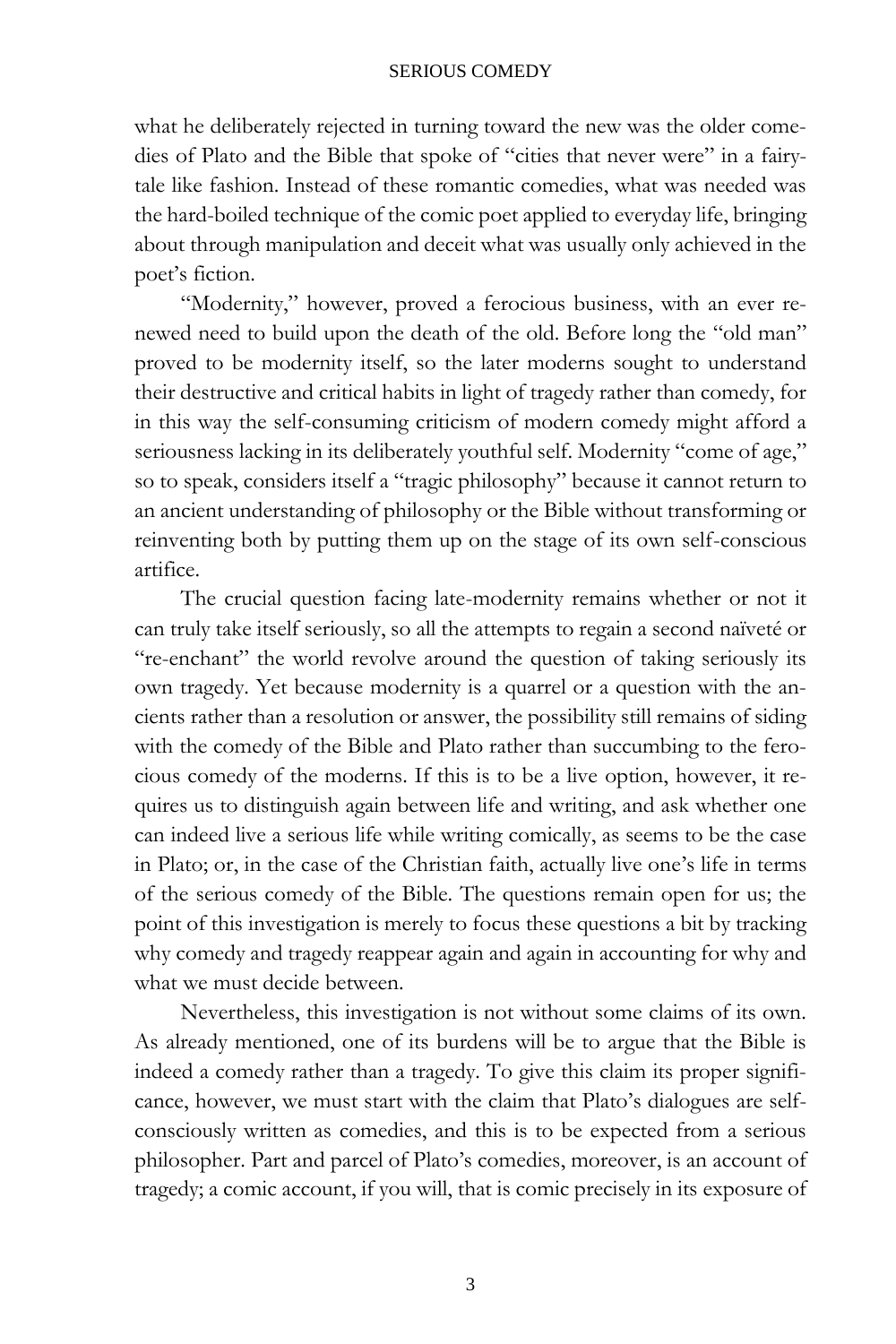the "lie" that tragedy must keep hidden if it is to retain the political power it has traditionally wielded. The argument of Plato, seconded by Aristotle, is that tragic narrative functions as a mimetic scapegoat essential to founding and maintaining a political unity in the midst of private individual desires and fears. Tragedy accomplishes this feat as long as it obscures its artificial character, which is to say, it must divert us from the presence of the inevitable tragic poet. Comedy, on the other hand, puts its poet front and center, thereby revealing its artifice and raising the philosophical question of nature by way of contrast. The "nature" revealed through this process, however, is the very need to be lied to we find in tragedy, so the "outing" of the tragic poet is much more the "outing" of the tragic audience as the violent heart of human politics. Exposure, however, is no cure, and Plato's comedies are no more capable of curing the political problem than are tragedies; but there does remain the private consolation of a theoretical life lived pursuing knowledge of the nature covered over in tragedy.

When it comes to the Bible, the claims I make here are at once more radical and more traditional than my arguments about Plato. What makes comedy what it is, is the revealed artifice of the poet. If the Bible is to be a comedy, then, we should find front and center the poet whose revelation makes it a comedy. In modern higher criticism, these poets are the various communities, interests, or cultures that expressed themselves in this collection of writings. All of these poets, however, are hidden and require the trained technique of the critic to expose them and bring them to light. Such a Bible is a tragedy requiring the modern critical comedy to bring its deceptions to light. Such a reading, I will argue, must read against the grain of the text, for it brings to bear the heterogeneous method of critical analysis that must remake for itself the only object that can be known in this way. To know is to make, so the de facto poets here are the critics; and whatever tragic text remains is undermined by the comic technique used to arrive at it.

What this method leaves out is the manifest comedy of the Bible itself, a comedy that from first to last announces the making of its creative poet who is both main character in the plot and ultimate author responsible for its writing. Until we get to the New Testament, whatever human authors lie behind the text are (with a few exceptions) completely obscured in the light of the main character who is the divine poet of everything. When in the gospels this character in his role as divine creative logos and human is described four different times and ways by named human authors, the "story" of the Author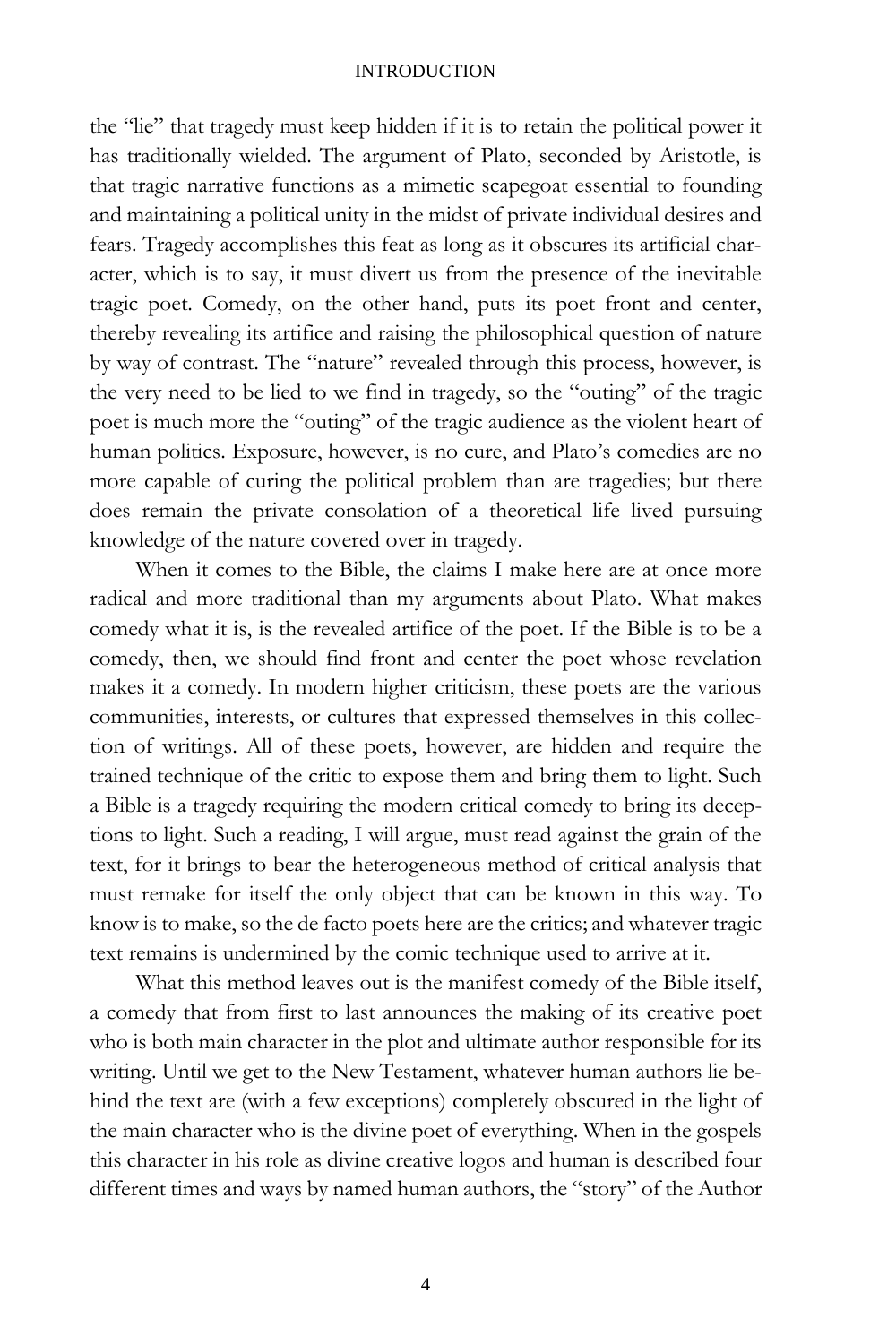as plot allows various different "tellings" with no harm to its comic theme. Nevertheless, tragedy is still present, for an overall theme tied in with the "deep" and "sea" is an attempt to reveal the lie found at the heart of human politics that hides us from each other even as it allows us to live in relative peace. The Bible will both reveal and use this "lie" until the end of all things and the beginning of the new, wherein the "sea" will be no more. The scapegoat function of tragedy is here center stage with a scapegoated God, but the scapegoat who reveals the ignorance of his accusers is also the comic poet who reveals the ignorance of his own characters of the very plot of which they are a part.

To read this Bible as do modern critics, is to replace one sort of comedy (the unique and specific comedy of the Bible with its unique and specific claims about its comic poet) with another (the more generic comedy of modernity with its human-all-too-human authors). Nevertheless, this possibility of counter-reading the Bible seems to have been opened up by the Bible itself. For what we have in the Bible is the first truly effective political comedy, and this fact seems to have inspired poets to write comically with tragic political aspirations. Dante, I will argue, was the start of this, but its full flowering in Machiavelli and his political heirs led to the comic and critical turn of mind inherited from the early Enlightenment. What was hid in tragedy is revealed on the political stage of political theater, and technique itself will manage the now manifest violence and selfishness of human desires with a Prospero-like "invisible hand" bringing all alike to a happy end.

That the political and critical methods and techniques of modernity are comic will be argued, but what may need little argument is that they are comic in quite another sense. For all the devices and desires of modernity in its quest after power and protection, the joke is that all of us must die, violently or not, keeping nothing of what we have gained. Cesere Borgia, prime exemplar and model for Machiavelli's new technique, *would* have succeeded had he not gotten sick and died at just the wrong time. Descartes' method will prove its worth by a true test, allowing us to live forever! Modern comedy proves a universal solvent, dissolving even its own claims when its own tools are inevitably turned against itself.

How does one escape this reflexive movement of comedy that inevitably laughs at the past that it puts up on stage, even while finding itself laughed at when that past turns out to be only a stage within a stage of the present? Perhaps there is some final audience that can take itself seriously and bring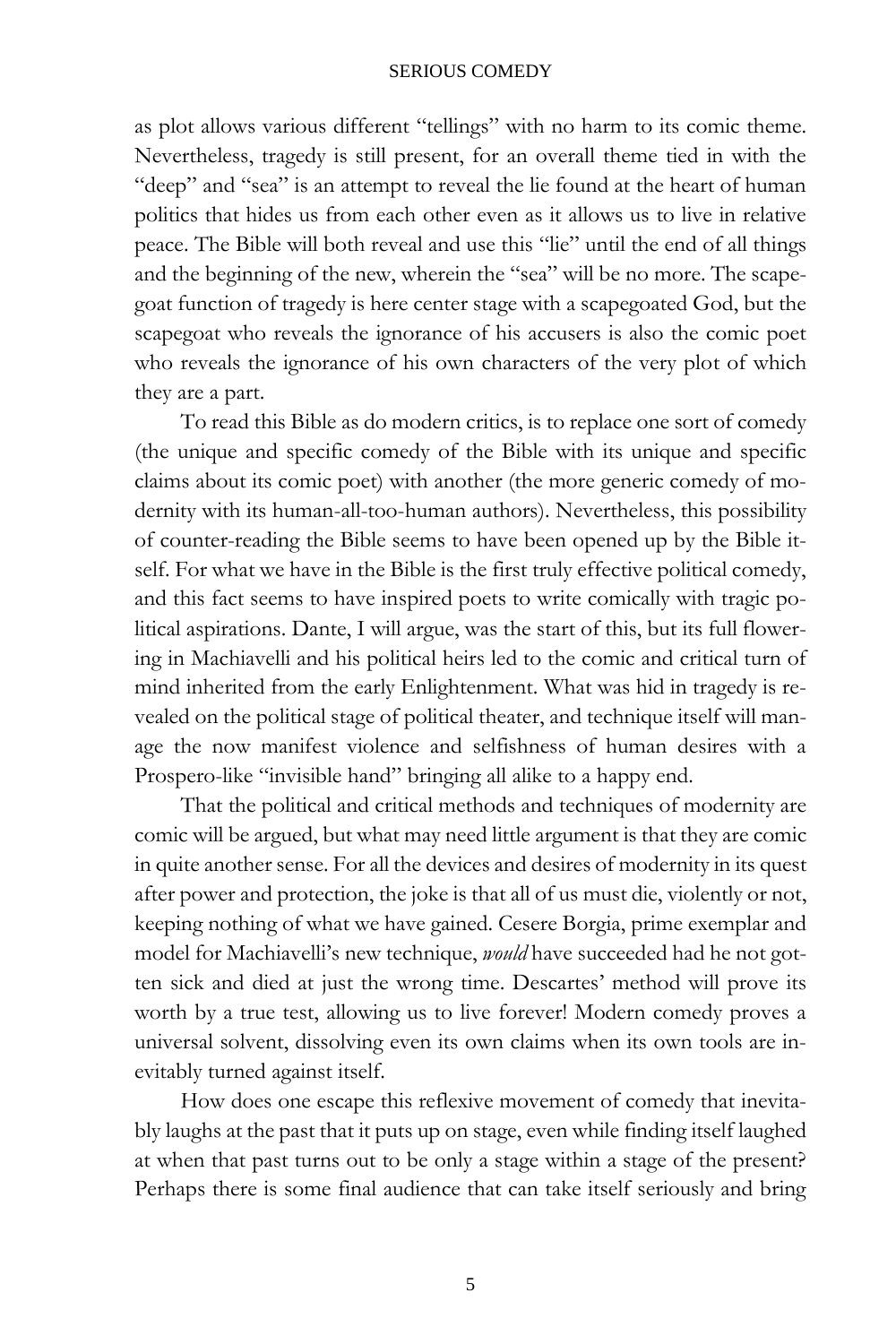to a halt the modern comic history that devours the old even as it waits to be devoured in turn. Such, I think, is the attempt of Hegel in his tragic theater of the Absolute. If destruction and violence within comedy can only be mock beatings and boastful ignorance, putting them on stage and watching them from without in their entirety should transform them into a serious "speculative Good Friday" and "Golgotha of absolute Spirit" that retains all the gravity of the historical Good Friday while submitting to no other poet than the audience itself. In other words, since death renders all the endeavors of the early Enlightenment comic and ridiculous, Hegel must provide a serious resurrection to this otherwise merely comic Calvary, and this resurrection is a corporate absolute that in tragic fashion provides a unity by putting violence on stage and leaving behind a stilled and unified audience of spectators. Unfortunately, Hegel is no tragic poet. As a philosopher he cannot help but tell us what he is doing, and tragedy seems only to work if it happens behind our backs. Can the Spirit take seriously what it has made, without forgetting or lying to itself that it is always a Georg, Johann, or Friedrich who is in fact doing that making?

Such, I think, is the discovery of Nietzsche. Lying, self-deception, and forgetfulness are essential to taking oneself seriously à la Hegel, but how can this happen when one's clever individual self has found this out and so cannot do the very thing it must? Nietzsche's first work, *The Birth of Tragedy*, sees this problem even as it seeks to re-do Hegel in Schopenhauerian style, but the later Nietzsche sees more clearly that the entire attempt is a head-on competition with the Christian God to create a comedy that one could take with tragic seriousness. Probity demanded that an individual who does not seek to forget or annihilate himself in his demands for created meaning must take on the prerogatives of a creator-god in direct rivalry with the creator God of the Bible. Hence Nietzsche's "Anti-Christ," who is at the same time "Dionysus," the god of both comedy *and* tragedy. Nietzsche's "eternal recurrence of the same" is his attempt to become the individual god who is not subject to the ridicule of the self-loathing corporate audience of "last-men" who cannot take themselves seriously unless they forget they had individual selves to begin with. Attaining a tragic vision and a true "tragic philosophy" is no easy thing in a modern world of unceasing and unbridled laughter. Can we ever "pronounce holy" this laughter and playfulness and believe ourselves? Such are the problems we are left with if we stay on the road of the moderns and can no longer consider turning back.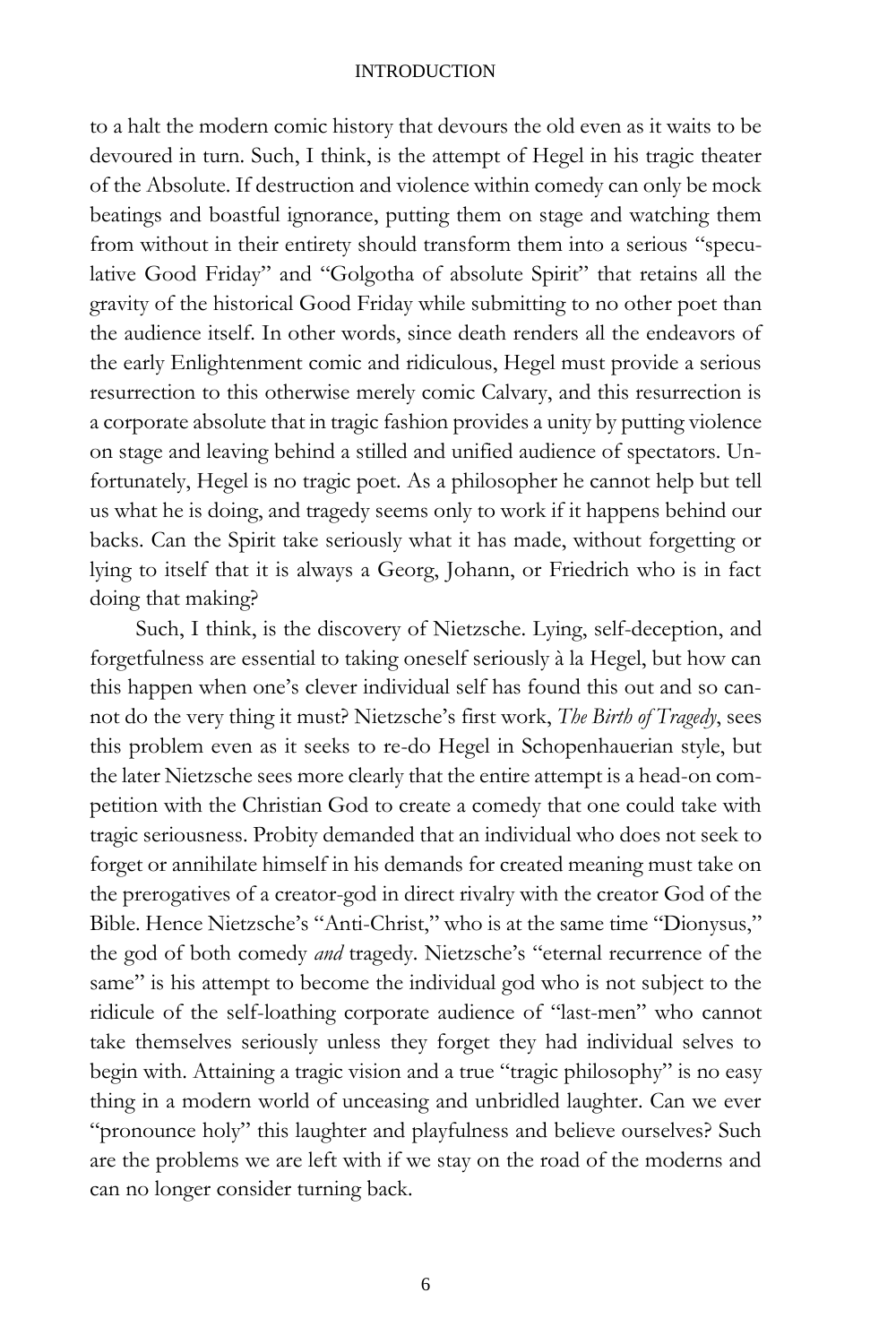In Kierkegaard, however, we have another situation. As a self-styled modern Socrates, Kierkegaard provokes us to recollect both the serious life of the philosopher and the serious comedy of the Bible. By reintroducing the distinction between "life" and "writing" in terms of the comic and tragic, Kierkegaard's writings function as Plato's philosophical comedies—only now a serious existence or life must reckon with the presence of the comic writing of the Bible and the paradoxical challenge that presents to a serious life. Like Nietzsche, Kierkegaard sees the tragic and comic situation inherited from Hegel and the moderns; unlike him, Kierkegaard would bring back to mind that we are not gods but mortals and so remind us of the human predicament of death and limitation embodied in a serious life that cannot fully express itself in anything written. By reminding us of what is the sole prerogative of a creator God rather than us mortals, Kierkegaard also reminds us of the scandalous claim of the Bible that can only be taken seriously if God is indeed its poet and that God has also lived and died among us in a history of his own, rather than our, making.

By the end of this trajectory, three options seem to present themselves. We can lead serious lives but not take writing or what we make seriously as seems to be the case in the ancient philosophers. Or we can live our lives in the writing and "writer" of the Bible—lives of faith in the poet of the serious comedy of the Bible. Or we can attempt to live in the writings of our own making, taking *them* seriously, while struggling to take seriously our lives apart from them. Such is the comic predicament of modernity. Because of the Bible we inherit the expectation that we can live serious lives in writing; but because we no longer believe in the one divine poet who could make this possible, the joke is always on us for we can no longer take our own comedies seriously.

Perhaps if we were in the position of Plato and Aristotle surrounded by the lies of tragic writing, the situation would be different. But lying and scapegoating have been revealed for what they are along with the outing of the tragic poet and audience. Plato himself, along with the sustained polemic against idolatry in the Bible, would seem to be responsible for this. Can we return, then, to the serious life of a pagan philosopher when the "writing" essential to who we are in the West is no longer a tragedy but a comedy? Perhaps something has unalterably happened to us. Perhaps we are characters in a comedy not of our own making, where we must either get in on the joke or be forever the butt of it. However hard we may laugh or secretly take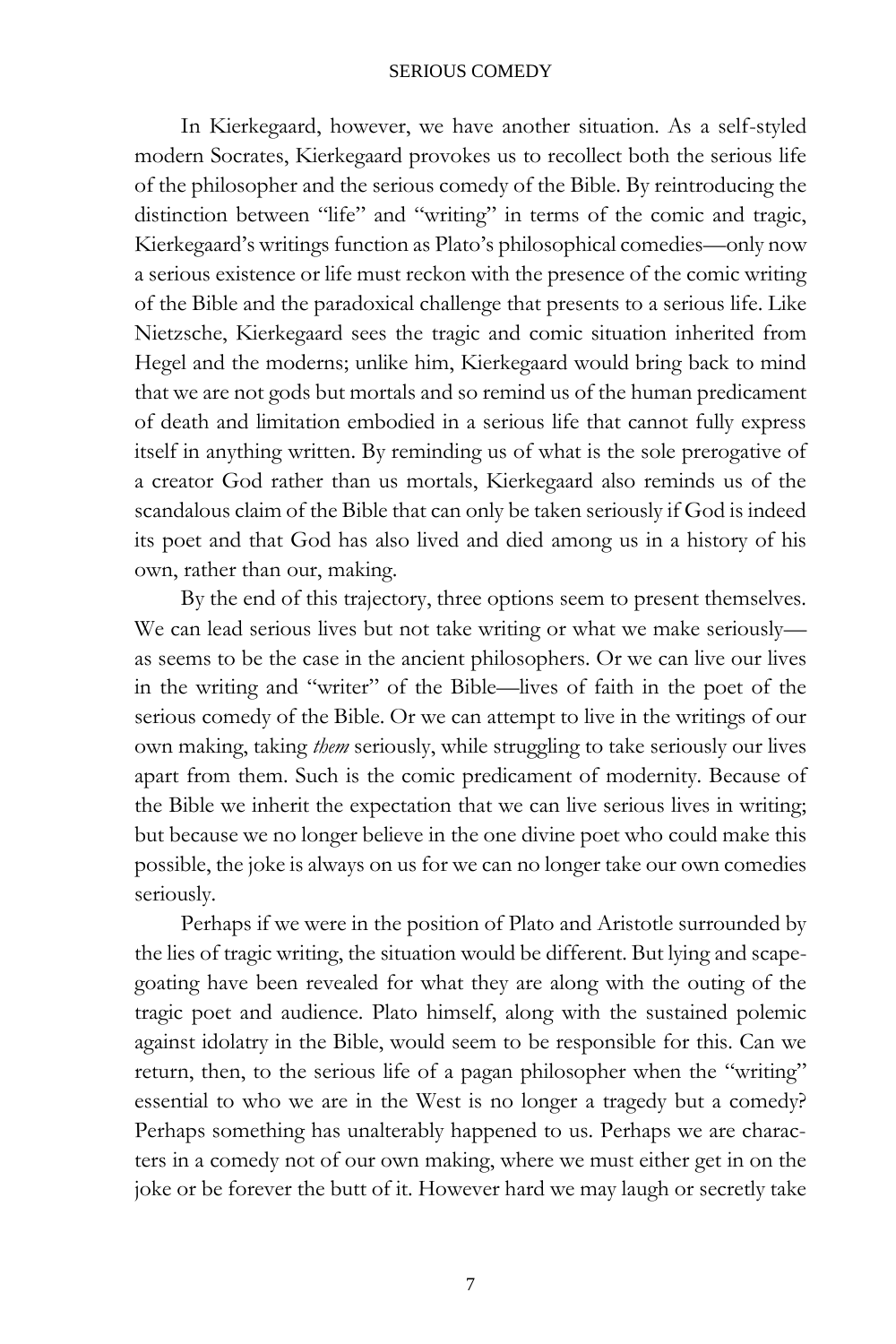ourselves seriously, the suspicion remains that the laughter is no longer on our side.

In what follows, these questions and claims will be taken up in three parts. Part I begins with a chapter on Aristotle's account of tragic catharsis in terms of pity and fear. Using Aristotle's *Poetics* is a rather standard starting point for this sort of investigation, but the substance of my argument goes against the grain of the dominant understanding of tragic catharsis and retroactively opens us up to the full political impact of Plato's account of comic and tragic writing. The next three chapters try to tease out this account, primarily through a reading of Plato's major poetic dialogues, the *Republic*, *Phaedrus*, and *Symposium*, along with a few other dialogues. The sixth chapter on "Violence and the Tragic Scapegoat" brings together the account of tragedy in Plato and Aristotle and relates it to the more contemporary arguments of René Girard, Northrop Frye, and Paul Ricoeuer. Chapters 7 and 8 give a relatively summary account of tragedy and comedy, so if the reader is looking for the closest thing to a generic definition, these would be the chapters to begin with.

Part II has to do with the Bible. Chapter 9 argues that there is such a thing, that it has a unity, and that that unity can be understood as either comic or tragic. Help in this endeavor comes from Erich Auerbach and Hans Frei, particularly in their understanding of narrative and figural interpretation. The issue of higher criticism is dealt with here, along with the question of history and "realism" in narrative. The tenth chapter begins with Meir Sternberg's account in his *Poetics of the Biblical Narrative* of how the Bible demands to be read, an account I consider the best of its kind. Nevertheless, Sternberg's "Bible" is only the Hebrew Scriptures, so his arguments must be both extended and criticized if they are to apply to the Christian Old and New Testaments. Chapter 11 is a reading of the Bible as a comedy; a reading that is at once figural and argumentative. This reading seeks to bring out the narrative argument implicit in the Bible's type and antitype structure; an argument that elucidates the nature and need for tragedy even as it subordinates and finally does away with that need in an overarching comedy. This reading is perhaps most idiosyncratically "my own" in this entire book, but if there is any "proof" in the pudding of my arguments throughout, it will be found in this chapter. The twelfth and final chapter of Part II is the most strictly theological, for it looks at Aquinas' arguments at the beginning of his *Summa* on the